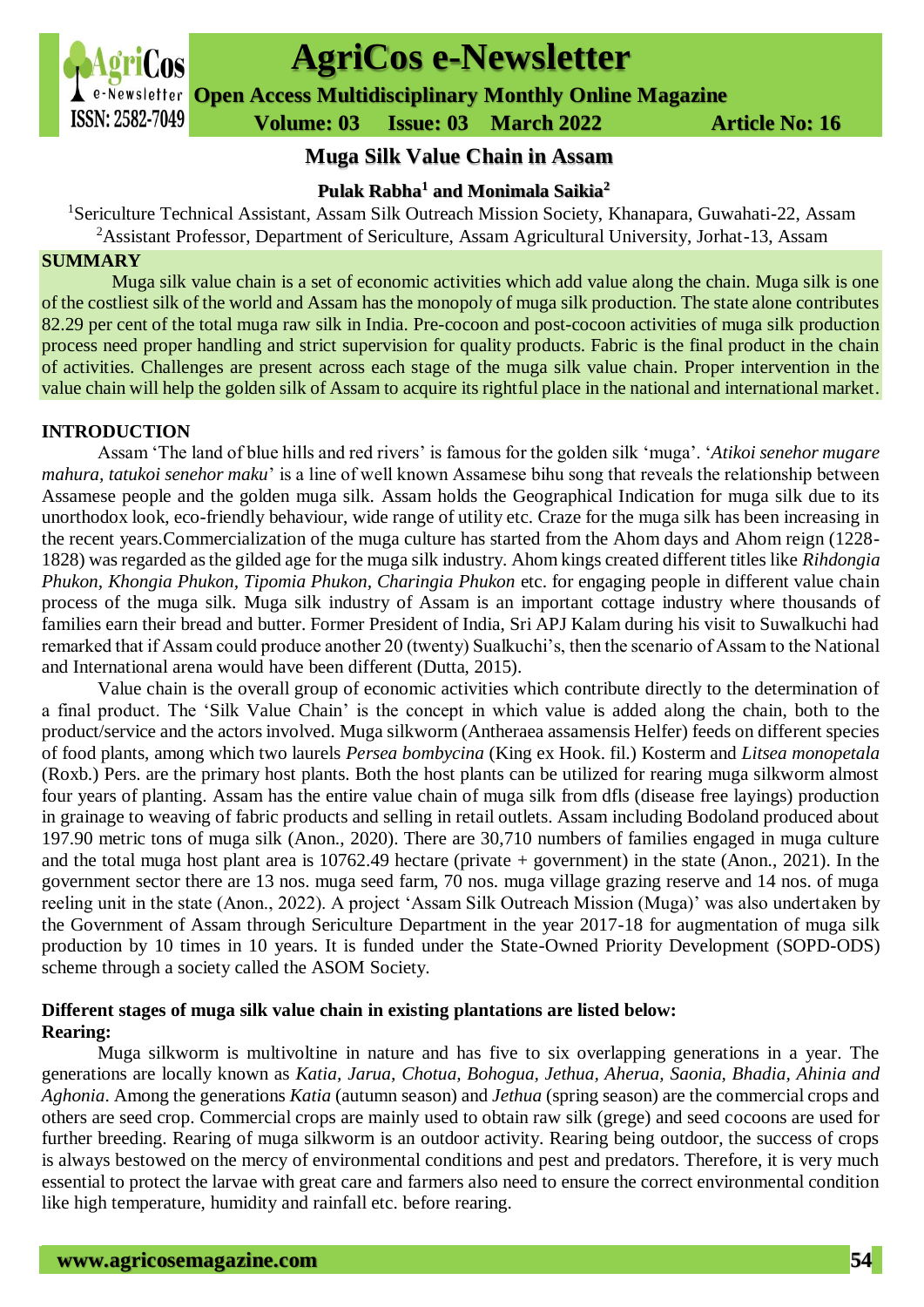#### **Grainage:**

Grainage is an establishment, where silkworm eggs are produced by following scientific procedures. It involves a chain of interdependent activities from preservation of seed cocoons to packing and distribution of eggs. It is the most important sector that steers the entire muga silk value chain. Disease free healthy seeds particularly pebrine free eggs are required for successful completion of the entire muga silk value chain. Utmost care must be taken at this stage. The success of muga silkworm rearing mainly depends on proper functioning of grainage and production of high quality seeds.

Muga Silkworm Seed Organisation, Guwahati Assam with two P4 units, five P3 units are actively involved in the production of commercial muga silkworm seed. Newly established three muga P3 Basic Seed Stations and 2 Silkworm Seed Production Centres under North Eastern Region Textile Promotion Scheme (NERTPS) are also involved in muga seed production. Besides these farmers are also producing muga seeds in the private sector. Muga seed production is a good economic activity of the farmers as the price of seed (egg or seed cocoon) is more compared to the cut or reeling cocoons.

#### **Reeling:**

It is a process by which long and continuous filament is mechanically drawn and wound on a spindle in filature. Muga silk reeling involves cocoon sorting, stifling, cooking, deflossing and reeling. Various contrivances like bhir, CSTRI pedal cum motorized reeling cum twisting machine, multi-end reeling machines etc. are used for reeling. Reeling is a very complicated process and is done by experts under strict supervision. It takes years to acquire the perfect skill of drawing out yarn without breakage. Cocoon banks were established by the government to help the reelers/ reeling units of the states and make available the raw material throughout the year. The Muga Raw Material Bank (presently merged with CMER&TI, Lahdoigarh) fixes the floor price of the muga cocoon in order to stabilize the market price of cocoons so that the primary producers get remunerative price.

#### **Weaving**:

It is the combination of warp and weft silk yarn for production of a fabric. Silk yarns used for lengthwise are warp and crosswise is the weft. Weaving is inexorably linked with Assamese culture and heritage (Dutta, 2015). In Assamese culture the primary qualification of a girl in her wedding was her "skill to weave". Because of this reason perhaps, Assam has the largest concentration of handloom and weavers in India (Anon., 2019). As the silk yarn is very delicate therefore the entire weaving processes is done by hands. Use of power loom is not preferred because the yarn is generally not suitable to run at high speed and also due to the traditional believes of locals to use only the age-old techniques in order to keep the product as culture. Once the fabric is manufactured it is then sold in private stores or in stores managed by the government. The weavers of Sualkuchi – the silk village of Assam is mainly engaged in silk weaving and weavers from nearby areas also come to Sualkuchi to earn their livelihood through silk weaving.

#### **Key Challenges:**

Some of the key challenges for each of the stages are listed below:

### **Rearing and seed production**

- Inadequate supply and shortage of quality dfls/seed cocoons
- High mortality rate of silkworms due to chemicals used in the surrounding tea gardens, paddy fields, banana crops etc.
- Lack of skilled manpower required during the whole rearing cycle
- Lack of infrastructure and skilled manpower required during dfls production
- Extreme weather condition during rearing of seed crop
- Lack of working capital to conduct rearing and maintenance of farm
- Limited awareness of the advantages of muga silk production among the young generation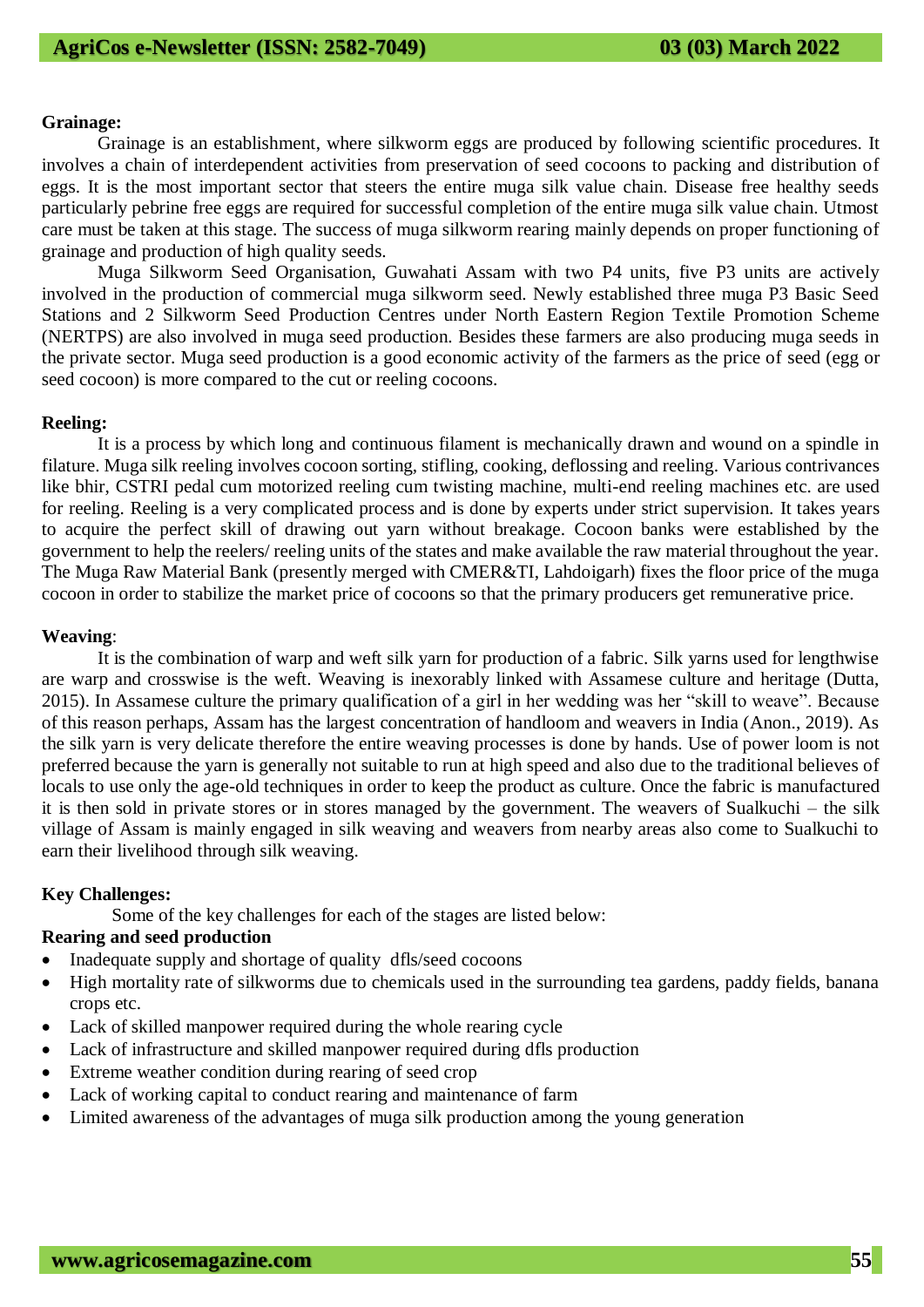# **AgriCos e-Newsletter (ISSN: 2582-7049) 03 (03) March 2022**



#### **Reeling**

- Lack of modern equipments
- High price of cocoons
- Involvement of middle men
- Lack of marketing information